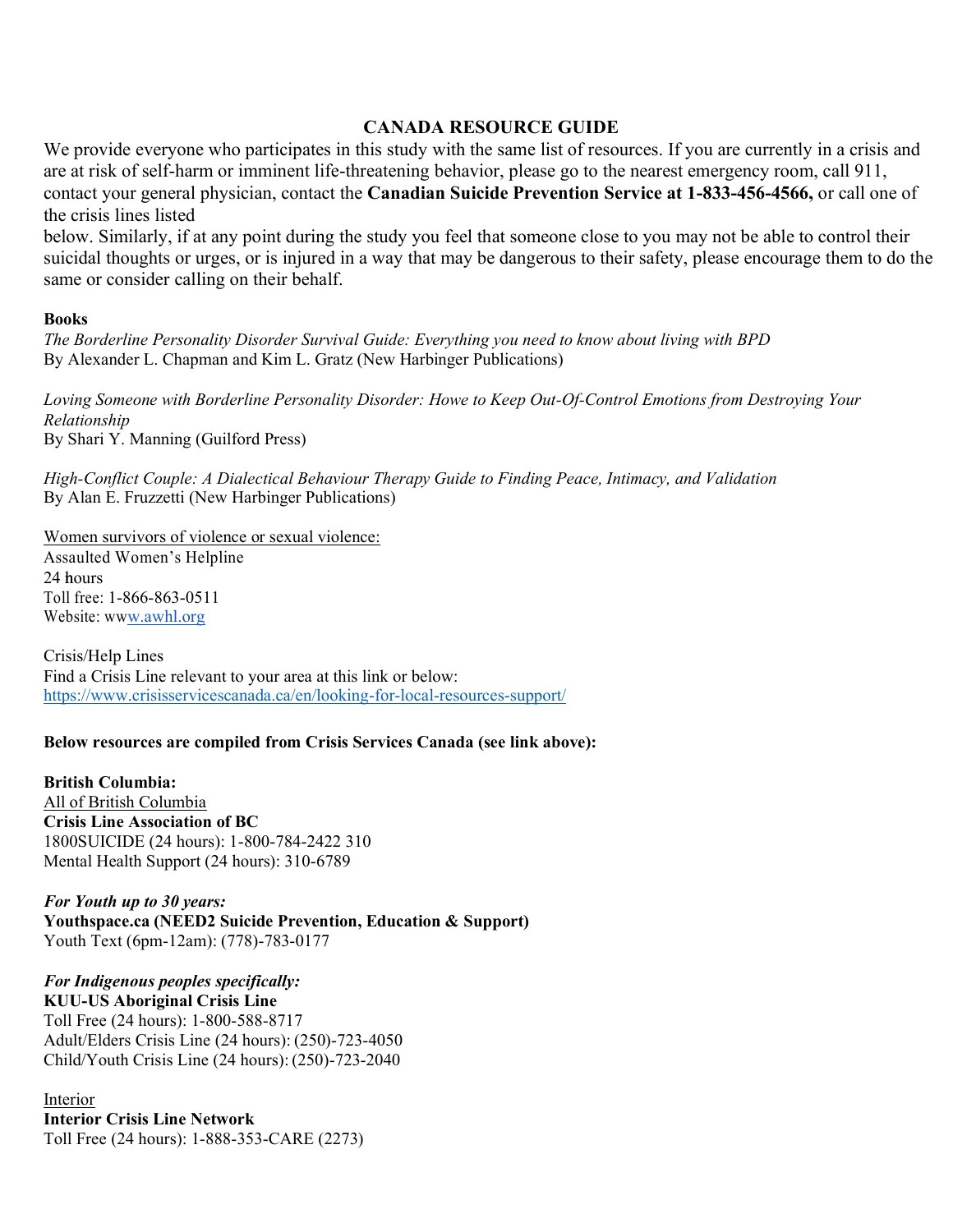Crisis Chat Servic[e: http://www.interiorcrisisline.com/crisischat](http://www.interiorcrisisline.com/crisischat)

Coastal Region **Vancouver Crisis Centre** Toll Free (24 hours): 1-866-661-3311 Toll Free TTY (24 hours): 1-866-872-0113 Crisis Chat: crisiscentrechat.

Fraser Valley **Fraser Health Crisis Line** Toll Free (24 hours): 1-877-820-7444 Crisis Line (24 hours): (604) 951-8855

*For Christian Crisis Services:* **CTC Telecare Crisis & Caring Line** Toll Free: 1-888-852-9099 Crisis Line: (604) 852-9099

Northern BC **Northern BC Crisis Centre** Toll Free (24 hours): 1-888-562-1214 Crisis Line (24 hours): (250) 563-1214 Toll Free Youth Support: 1-888-564-8336 Youth Support:  $(250)$  564-8336 Crisis Chat: [www.northernyouthonline.ca](http://www.northernyouthonline.ca/)

Richmond, South Delta, Ladner & Tsawwassen **Chimo Crisis Services Crisis Lines** Crisis Line (8am-12am): (604) 279-7070

# *For Chinese and Mandarin Speaking Callers*

**S.U.C.C.E.S.S Chinese Help Lines** Cantonese Crisis Line (10am-10pm): (604) 270-8233 Mandarin Crisis Line (10am-10pm): (604) 270-8222

Vancouver Island **Vancouver Island Crisis Line & Chat** Toll Free (24 hours): 1-888-494-3888 Crisis Text: (250) 800-3806 Crisis Chat: [www.vicrisis.ca](http://www.vicrisis.ca/)

## **Alberta:**

Alberta & Northeastern Saskatchewan *For Women in Crisis* **St. Paul and District Crisis Association** Toll Free (24 hours): 1-800-263-3045

Calgary & Area **Distress Centre Calgary** Crisis Line (24 hours): (403) 266-HELP (4357) Crisis Chat Support: [www.distresscentre.com](http://www.distresscentre.com/) ConnecTeen (24 hours): (403) 264-TEEN (8336) Crisis Text & Chat Support: [www.calgaryconnecteen.com](http://www.calgaryconnecteen.com/)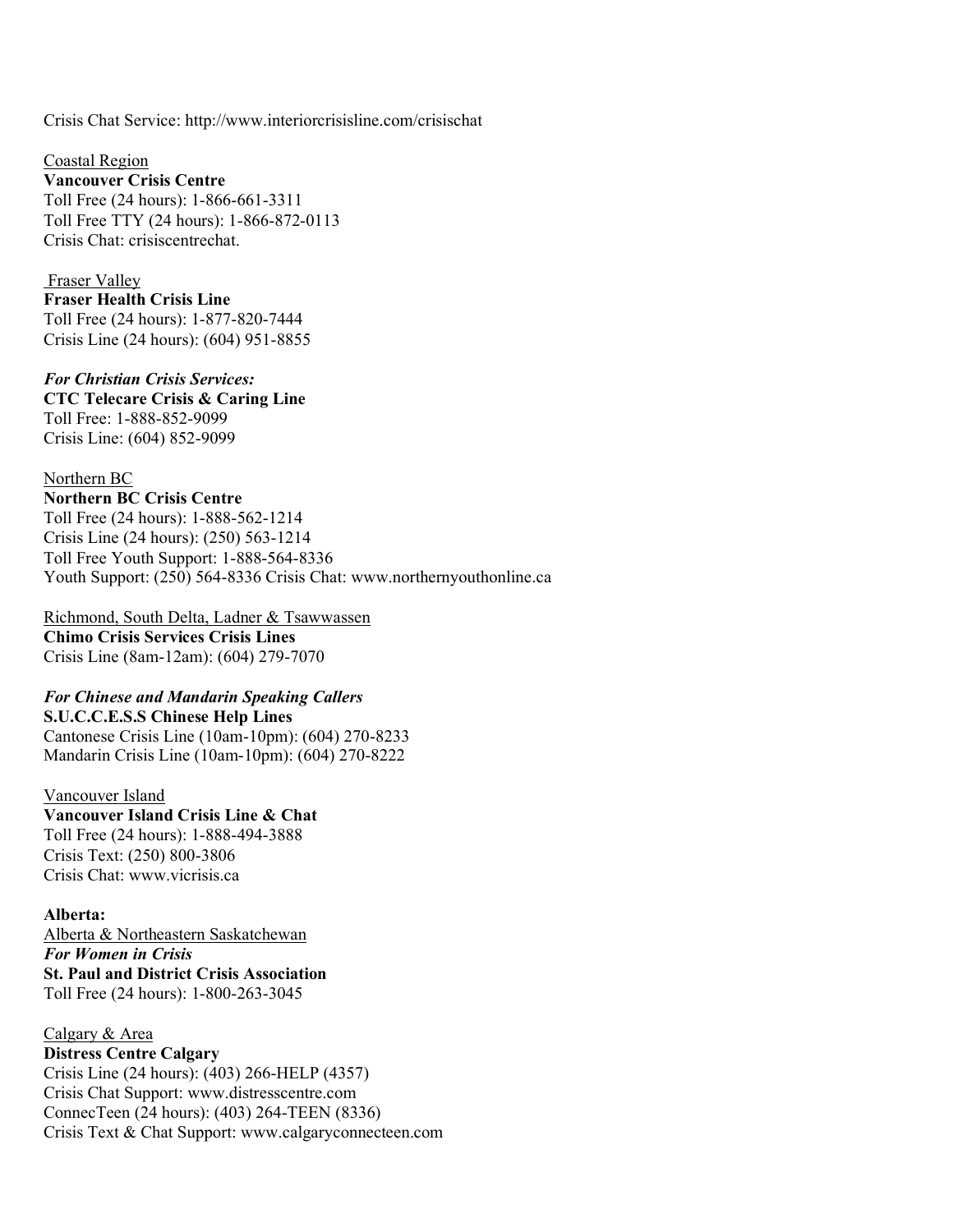*For Children* **Wood's Homes** Toll Free (24 hours): 1-800-563-6106 Crisis Line (24 hours): (403) 299-9699 Crisis Text & Chat Support: [www.woodshomes.ca](http://www.woodshomes.ca/)

Chinook Health Region & South Calgary Region **Distress and Suicide Prevention Line of Southwestern Alberta (CMHA - Alberta South Region)** Toll Free (24 hours): 1-888-787-2880 Crisis Line (24 hours): (403) 327-7905

Edmonton & Northern Alberta **CMHA Edmonton Region** Crisis Line (24 hours): 1-800-232-7288 Crisis Line (24 hours): (780) 482-HELP (4357) Seniors Abuse Helpline: (780) 454-8888

Fort McMurray & Northeastern Alberta **Some Other Solutions Society for Crisis Prevention** Crisis Line (24 hours): 1-800-565-3801 Crisis Line (24 hours): 780-743-HELP (4357)

Lakeland Region **Dr. Margaret Savage Crisis Centre** Crisis Line (24 hours): 1-866-594-0533 Crisis Line (24 hours): (780) 594-3353

Strathmore & Area *For Individuals Suffering from Abuse* **Wheatland Shelter Society** Crisis Line (24 hours): 1-877-934-6634 Crisis Line (24 hours): (403) 934-6634

**Saskatchewan:** Five Hills **Five Hills Mental Health & Addictions Services** Toll Free (8am-5pm, M-F): 1-877-564-0543 Crisis Line (8am-5pm, M-F): (306) 691-6464 Hudson Bay & District

**Hudson Bay & District Crisis Centre** Toll Free (24 hours): 1-866-865-7274 Crisis Line (24 hours): (306) 865-3064

Northeast Region **North East Crisis Intervention Centre** Toll Free (24 hours): 1-800-611-6349 Crisis Line (24 hours): (306) 752-9455

Prince Albert **Prince Albert Mobile Crisis Unit** Crisis Line (24 hours): (306) 764-1011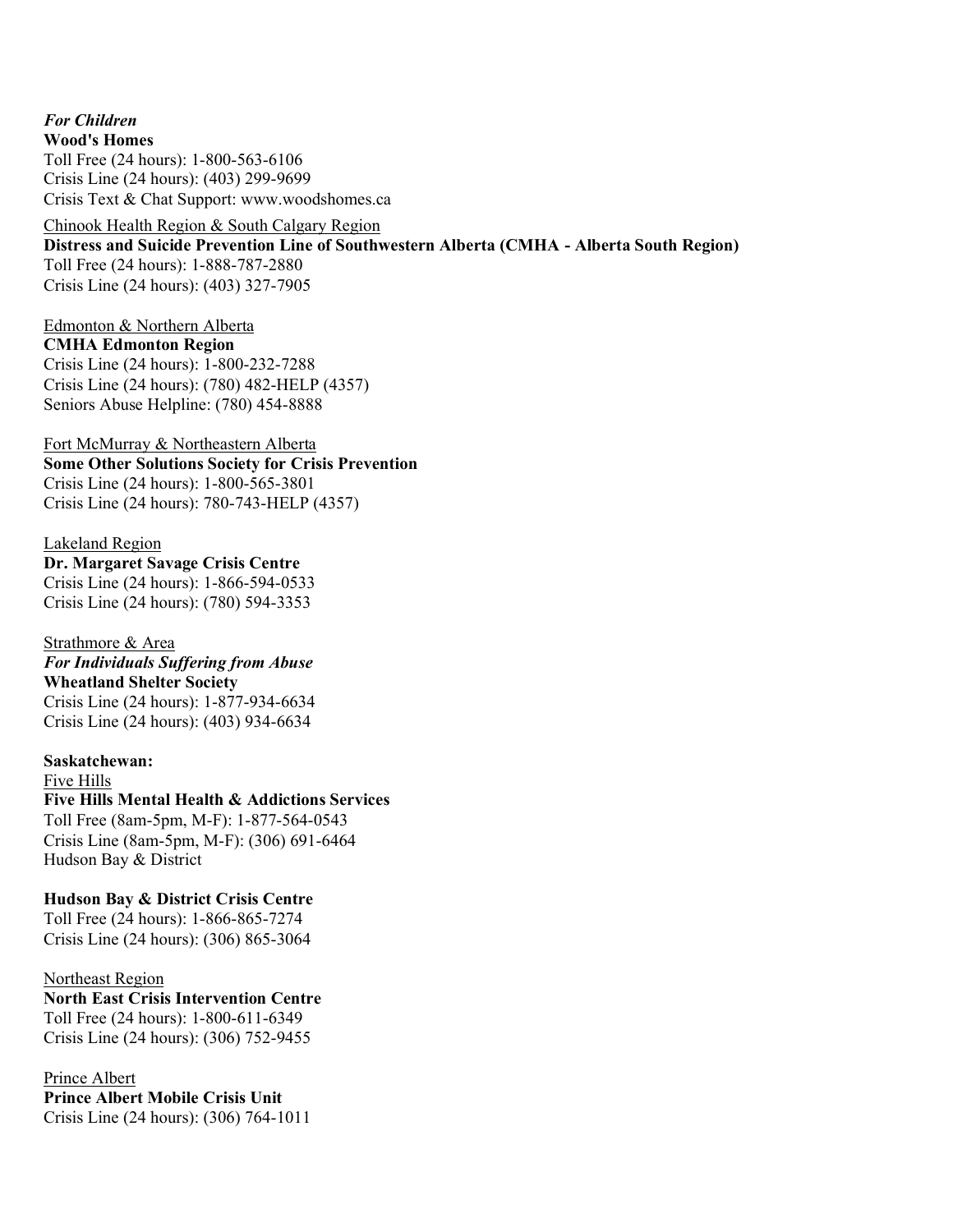Regina **Regina Mobile Crisis Services** Crisis Line (24 hours): (306) 525-5333

Saskatoon **Saskatoon Crisis Intervention Service** Crisis Line (24 hours): (306) 933-6200

Southwest Region *For Women Suffering from Abuse and/or Sexual Assault* **Southwest Crisis Services** Toll Free (24 hours): 1-800-567-3334 Crisis Line (24 hours): (306) 778-3386

West Central Region **West Central Crisis & Family Support Centre** Crisis Line (9am-5pm, M-F): (306) 463-6655

**Manitoba:** All of Manitoba **Klinic Community Health** Manitoba Suicide Prevention & Support Line (24/7): 1-877-435-7170 reasontolive.ca

**Klinic Crisis Line (24/7):** 1-888-322-3019 klinic.mb.ca

**MB Farm, Rural & Northern Support Services (24/7):** 1-866-367-3276 online crisis chat: supportline.ca

**Manitoba Suicide Prevention & Support Line (24/7)** 1-877-435-7170 [www.reasontolive.ca](http://www.reasontolive.ca/)

**Other MB Provincial Crisis Line Services can be found at:**

<https://www.gov.mb.ca/health/mh/crisis.html>

**Ontario:** Eastern Ontario **Crisis Line** Bilingual Toll Free: 1-866-996-0991 Bilingual Crisis Line: (613) 722-6914

**Cambridge Telecare Cambridge** Crisis Line: (519) 658-5455

Durham **Distress Centre Durham** Toll Free: 1-800-452-0688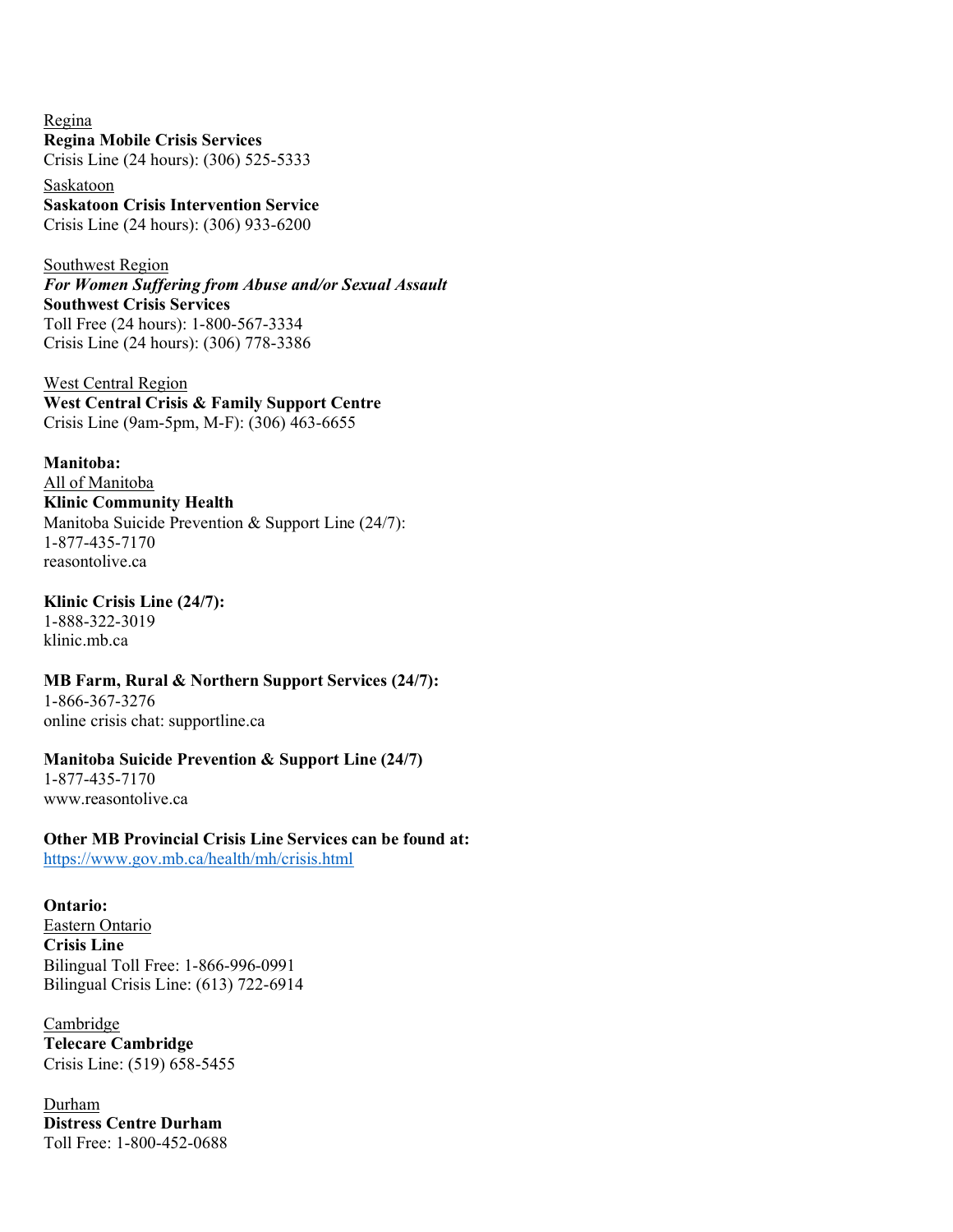## Crisis Line: (905) 430-2522

#### Grey Bruce Owen Sound Area

**Grey Bruce Owen Sound** Toll Free: 1-877-470-5200

#### Kingston

**Telephone Aid Line Kingston** Crisis Line: (613) 544-1771

Kingston, Frontenac & Addington *For Public Health Concerns*  **KFL&A Public Health** Frontenac County Toll Free: 1-855-477-2963 Toll Free: 1-855-558-5151

#### Lanark, Leeds & Grenville Counties

*For Individuals with Developmental/Intellectual Disabilities* **Developmental Services of Leeds & Grenville** Toll Free: 1-800-465-4442

#### Niagara

#### **Distress Centre Niagara**

St. Catharines, Niagara Falls & Area Crisis Line: (905) 688-3711 Port Colborne, Wainfleet & Area Crisis Line: (905) 734-1212 Fort Erie & Area Crisis Line: (905) 382-0689 Grimsby & West Lincoln Crisis Line: (905) 563-6674

#### Halton

**Distress Centre Halton** North Halton Crisis Line: (905) 877-1211 Oakville Crisis Line: (905) 849-4541 Burlington (Hamilton) Crisis Line: (905) 681-1488

Northern Ontario *For Indigenous Women* **Talk4Healing** Toll Free: 1-855-554-HEAL (4325)

Ottawa & Region **Distress Centre Ottawa & Region** Crisis Line: (613) 238-3311

Peterborough **Telecare Distress Centre of Peterborough** 705-745-2273

Québec & Ontario **Tele-Aide Outaouais** Sans frais: 1-800-567-9699 Ligne d'intervention (Gatineau): (819) 775-3223 Ligne d'intervention (Ottawa): (613) 741-6433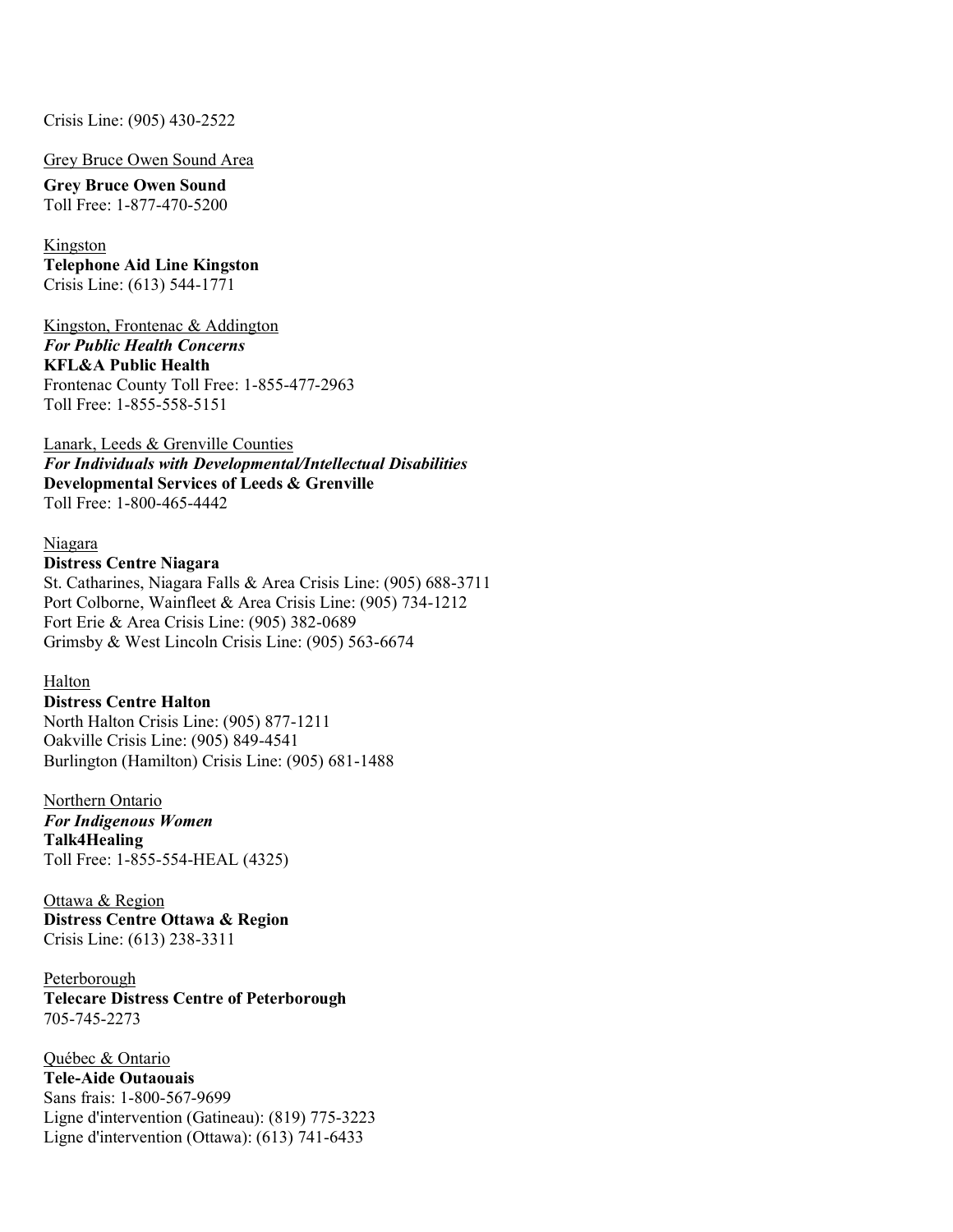## Toronto and Greater Toronto Area **Distress Centres of Greater Toronto Area**

Crisis Line: (416) 408-4357 Survivor Support Program: (416) 595-1716

Wellington & Dufferin Counties

**Family Counselling and Support Services for Guelph-Wellington**

Toll Free: 1-888-821-3760 Distress Line: (519) 821-3760 Toll Free: 1-877-822-0140 Crisis Line: (519) 821-0140

Windsor & Essex County **Distress Centre Windsor**  Crisis Line: (519) 256-5000

# York

*For Individuals with a Developmental Disability or Severe Mental Illness* **York Support Services Network Community Crisis Response Service** 1-855-310-COPE (2673)

**Québec:** Québec **Association québécoise de prévention du suicide** Sans frais (24h/24): 1-866-APPELLE (277-3553)

Arthabaska-Érable **Centre de prévention suicide Arthabaska-Érable**  Ligne d'intervention MRC d'Arthabaska: (819) 751-2205 Ligne d'intervention MRC de l'Érable:  $(819)$  362-8581

## Bas-Laurent

**Centre prévention du suicide et d'intervention de crise du Bas-Saint-Laurent** Sans frais (24h/24): 1-866-APPELLE (277-3553) Ligne d'intervention: (418) 724-2463

## Faubourg

**Centre prévention suicide le Faubourg** Sans frais (24h/24): 1-866-APPELLE (277-3553) Ligne d'intervention: (450) 569-0101

## KRTB

**Centre prévention suicide du KRTB** Sans frais (24h/24): 1-866-APPELLE (277-3553) Ligne d'intervention: (418) 862-9658

Saguenay & Lac-Saint-Jean **Centre de prévention suicide**

Sans frais (24h/24): 1-866-APPELLE (277-3553) Ligne d'intervention: (418) 545-1919

**New Brunswick:**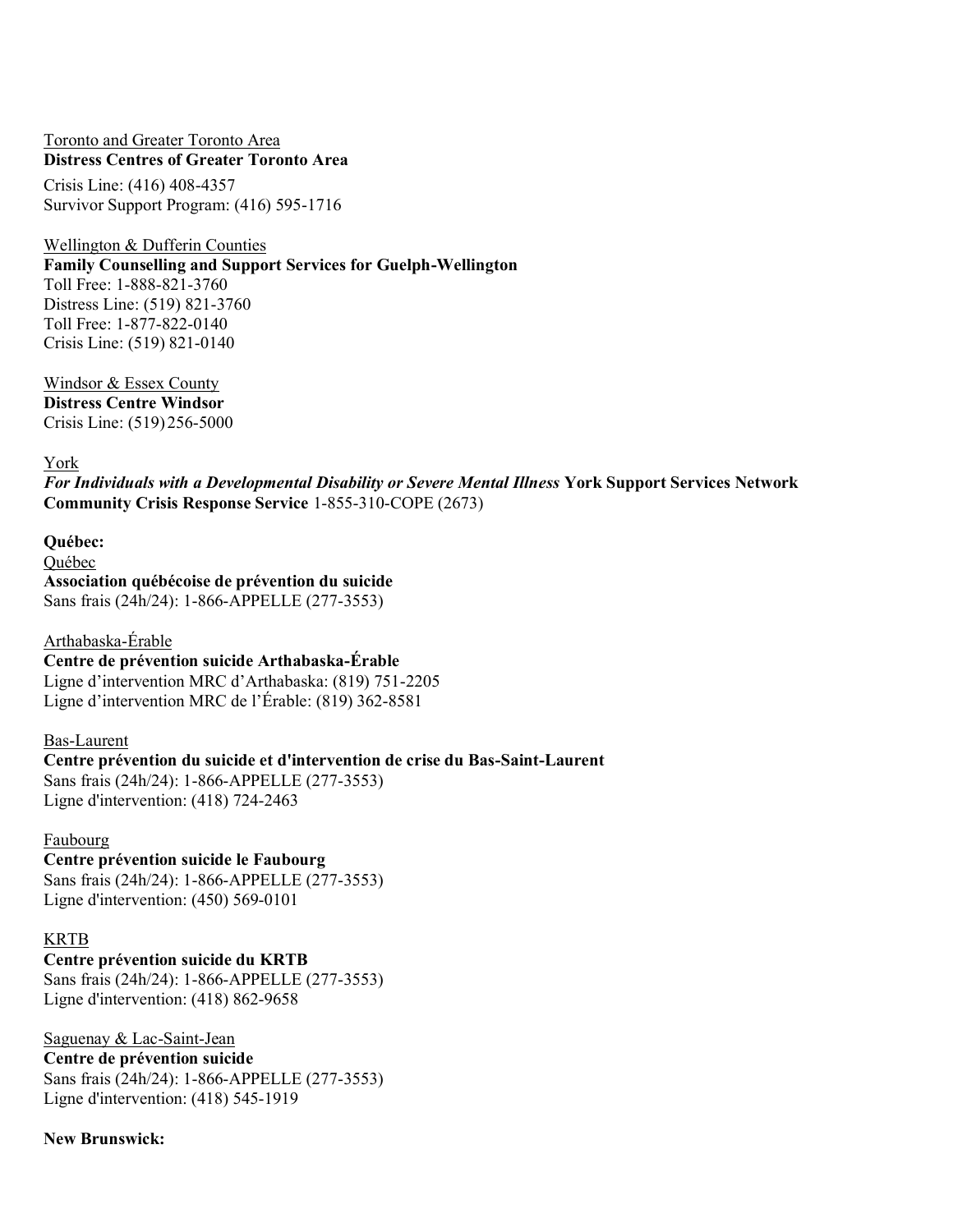All of New Brunswick **Chimo Helpline** Provincial Helpline Toll Free (24 hours): 1-800-667-5005 Fredericton Area (24 hours): 450-HELP (4357)

Bathurst **Mobile Crisis Units** Crisis Line (8am-8pm): (506) 547-2110

Fredricton **Mobile Crisis Units** Crisis Line (4pm-12am, M-F; 3pm-11pm, S-Su): (506) 453-2132

Moncton **Mobile Crisis Units** Toll Free (2pm-10pm): 1-866-771-7760

Saint John **Mobile Crisis Units** Toll Free (8am-12am): 1-888-811-3664

St. Stephen, St. George & Grand Manan **Mobile Crisis Units** Crisis Line (24 hours): (506) 466-7380

Woodstock & Perth-Andover **Mobile Crisis Units** Toll Free (2pm-10pm): 1-888-667-0444

**Nova Scotia:** All of Nova Scotia **Provincial Crisis Line Operated by Mental Health and Addictions, Nova Scotia Health Authority** Toll Free (24 hours): 1-888-429-8167 General Inquiries: (902) 429-8167

**Prince Edward Island:** Prince Edward Island **Canadian Mental Health Association** General Inquiries: (902) 566-3034

**Island Helpline** Toll Free (24 hours): 1-800-218-2885

**Newfoundland & Labrador:**  Newfoundland & Labrador **Mental Health Crisis Centre** Toll Free (24 hours): 1-888-737-4668 Crisis Line: (709) 737-4668

St. John's **Waterford Hospital - Mental Health & Addictions** Toll Free (24 hours): 1-888-737-4668 Mental Health Crisis Line (24 hours): (709) 737-4668 **Yukon:**